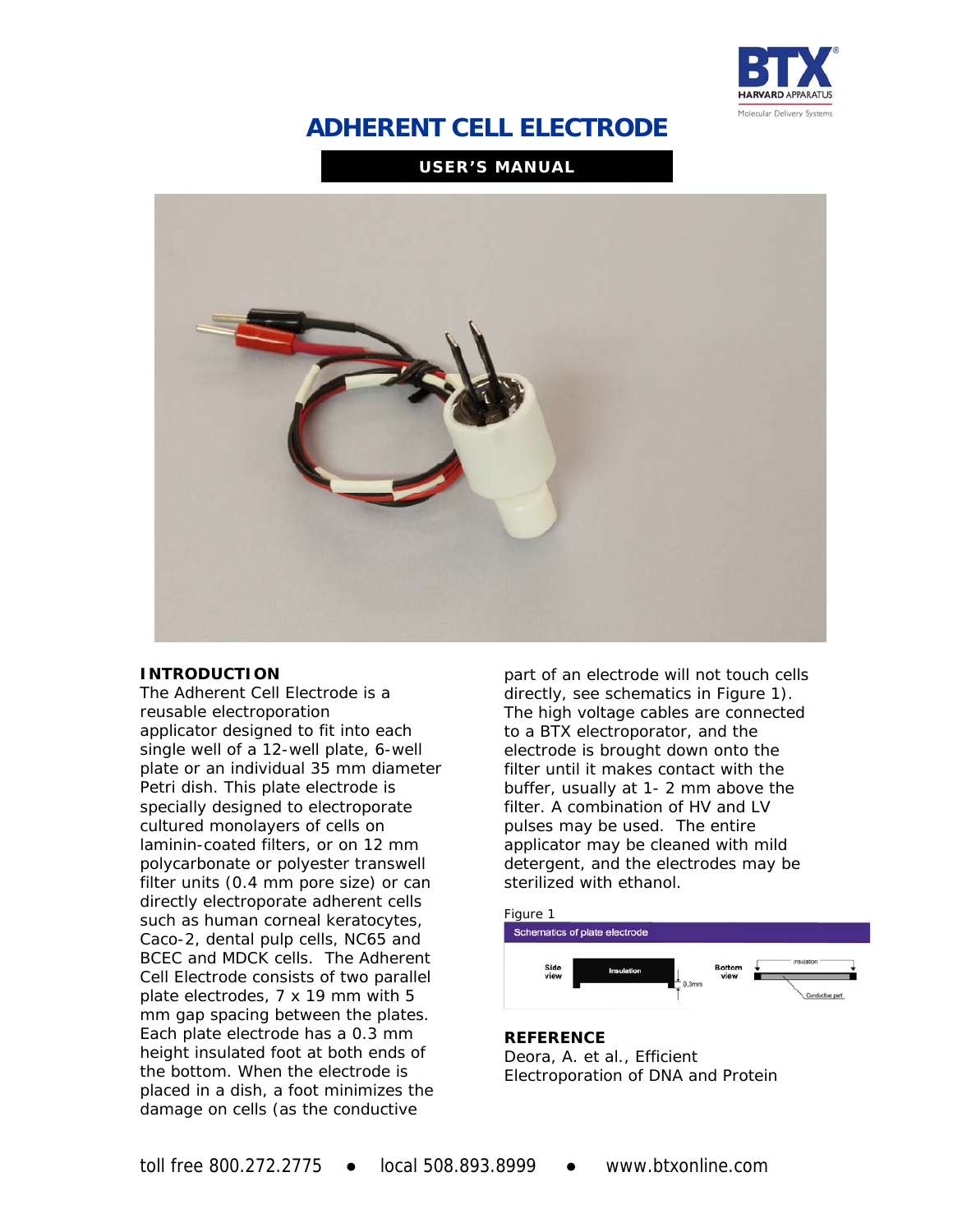into Confluent and Differentiated Epithelial Cells in Culture, *Traffic,* 2007

**IMPORTANT:** Read all Instructions, Warnings and Precautions prior to use. FOR RESEARCH PURPOSES ONLY

### **SAMPLE PREPARATION**

BTX protocols outline detailed information on sample preparation. Please request protocols by contacting BTX technical service (www.btxonline.com). In sample preparation, the medium used represents a certain electrical resistance to the power supply. The resistance is determined by the geometry of the well and the specific conductivity of the medium. These variables could cause a voltage drop when using highly conductive media such as PBS.

### **Order No. Model Description**

**45-0530** Adherent Cell Electrode

**45-0204** Cable Adapters

### **GENERAL INFORMATION**

### **Warranty**

BTX/Harvard Apparatus warranties this BTX Adherent Cell Electrode for a period of 90 days from date of purchase. At its option, BTX/ Harvard Apparatus will repair or replace the item if it is found to be defective as to workmanship or material. This warranty does not extend to damage resulting from misuse, neglect, or abuse, normal wear and tear, or accident. This warranty extends only to the original customer purchase.

**IN NO EVENT SHALL HARVARD APPARATUS BE LIABLE FOR INCIDENTAL OR CONSEQUENTIAL DAMAGES.** Some states do not allow exclusion or limitation of incidental or consequential

damages so the above limitation or exclusion may not apply to you. **THERE ARE NO IMPLIED WARRANTIES OF MERCHANTABILITY OR FITNESS FOR A PARTICULAR USE, OR OF ANY OTHER NATURE.**  Some states do not allow this limitation on an implied warranty, so the above limitation may not apply to you. If a defect arises within the 90 day warranty period, promptly contact: **BTX/Harvard Apparatus, 84 October Hill Road, Holliston, Massachusetts 01746-1388** using our toll free number **1-800-272-2775 (Outside the U.S. call 1-508-893- 8999).** Goods will not be accepted for return unless an RMA (Return Materials Authorization) number has been issued by our customer service department. The customer is responsible for shipping charges. Please allow a reasonable period of time for completion of repairs or replacement and return. If the unit is replaced, the replacement unit is covered only for the remainder of the original warranty period dating from the purchase of the original device. This warranty gives you specific rights, and you may also have other rights which vary from state to state.

**Note:** BTX electrodes are not recommended for use with power supplies or cables from other manufacturers. Such use is completely at the customer's own risk as it may result in damage, create unsafe conditions and will immediately void the 90 day warranty.

**IMPORTANT:** Read all Instructions, Warnings and Precautions prior to use.

### **Technical & Customer Service**

BTX® is the ultimate resource for technical information on the use of high voltage bacterial transformation and general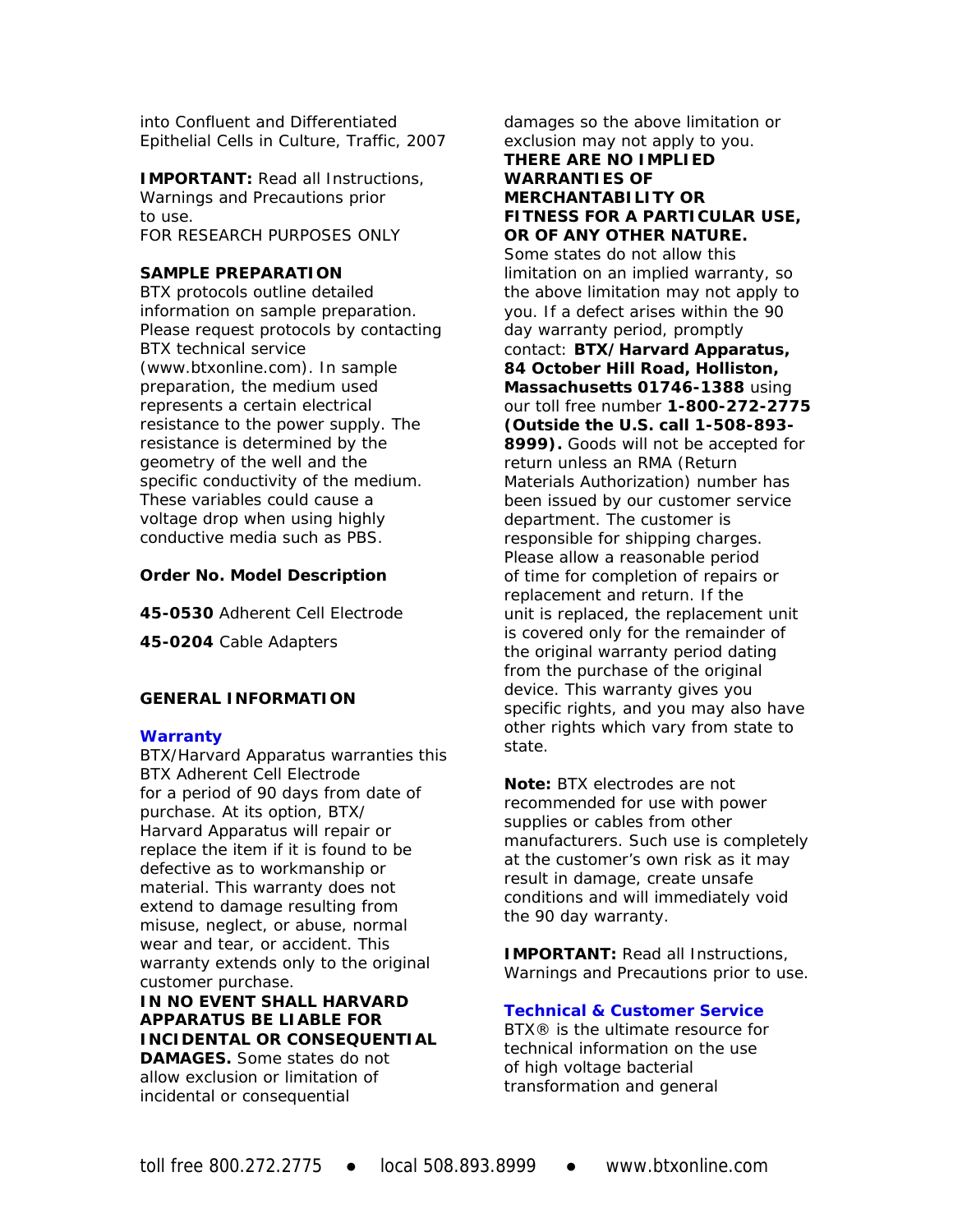electroporation of molecules and drugs into cells. We constantly track and monitor scientific publications in this area. Our Technical Service group extracts and enters pertinent information, such as results and parameters from these papers into a Protocol database. This database is available via the BTX website. Please visit www.btxonline.com. For technical assistance, additional information or an inquiry/request for repair service, contact BTX/Harvard Apparatus Technical Support/Customer Service Group at:

# **BTX/Harvard Apparatus 84 October Hill Road Holliston, MA 01746-1388 U.S.A. Toll Free: 1-800-272-2775** (U.S.

only) **Phone: 1-508-893-8999 Fax: 1-508-429-5732** 

#### **E-mail: techsupport.btx@harvardapparatu s.com**

**Internet: www.btxonline.com** (click on customer service) If outside the United States and Canada: call **1-508-893-8999** or contact your nearest BTX Distributor.

A complete list of distributors is on our website.

### **GENERAL SAFETY INFORMATION**

Review the following safety precautions to avoid injury and prevent damage to this product or any products connected to it. To avoid potential hazard, use this product only as specified. Only qualified BTX personnel should perform service procedures.

### **To Prevent Hazard or Injury: ARCING CAN OCCUR AT HIGH VOLTAGES**

An unfavorable combination of parameters such as high voltage settings and a small sample volume with a highly conductive medium might lead to flashover between the electrodes (ARC) and/or explosive

evaporation of the medium. Reduce voltage or pulse length to avoid repeating this condition.

### **DO NOT OPERATE WITH SUSPECTED FAILURES**

If you suspect there is damage to the product, have it inspected by qualified BTX service personnel.

# **DO NOT CONTACT ELECTRODES**

To avoid fire or shock hazard, observe all ratings and markings on the product or in this manual before using the device.

### **AVOID EXPOSURE TO CONTACT**

Do not insert fingers or try to remove electrode or sample during pulsing sequence.

### **WEAR PROPER EYE PROTECTION DURING ELECTROPORATION**

### **DO NOT OPERATE IN AN EXPLOSIVE ENVIRONMENT**

# **DO NOT OPERATE IN WET/DAMP CONDITIONS**

**Safety Terms and Symbols:**  Terms that appear in this manual:

**WARNING.** Warning statements identify conditions or practices that could result in injury or loss of life.

**CAUTION.** Caution statements identify conditions or practices that could result in damage to these products or other property.

Symbols that may appear on the products: Danger Attention Protective Functional High Refer to (Earth) Ground Voltage Manual Terminal

Terminal

### **OPERATION: GETTING STARTED**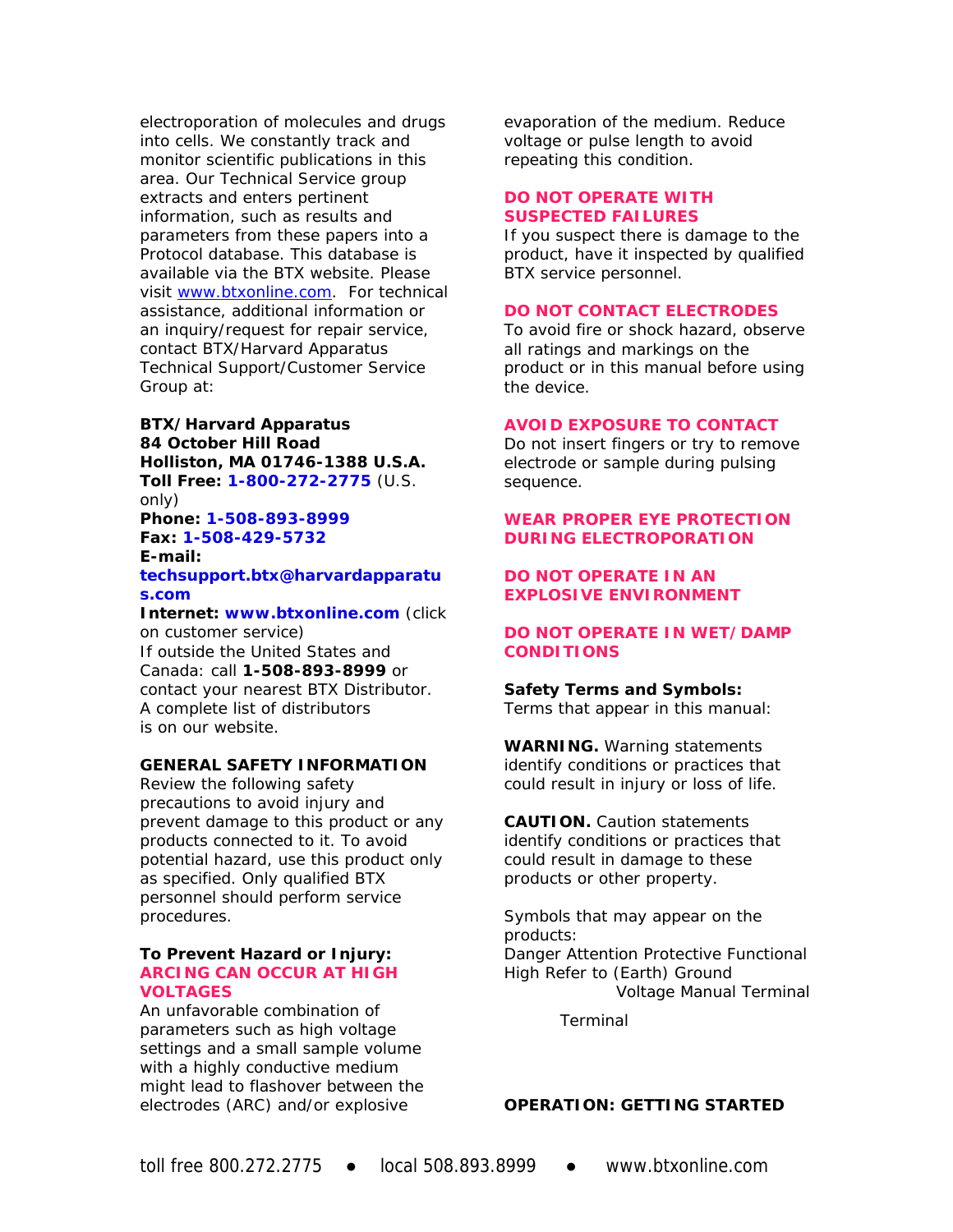#### **WARNING HIGH VOLTAGE**

### **Make sure the BTX electroporator is switched off before continuing.**

- 1. Attach the Cable Adapters (cat. 45-0204) into the Adherent Cell Electrode cables. Plug the male ends of the Cable Adapters into the voltage output of the BTX electroporator.
- 2. If using the Enhancer 3000® attach the cables to the Enhancer, then attach the cables from the Enhancer to the Generator. Refer to the Enhancer 3000® manual on instructions for use.
- 3. Following instructions for the BTX electroporator, set the appropriate parameters on the generator.
- 4. The procedure should be performed at Room Temperature in a sterile tissue culture hood. Place the Adherent Cell electrode into the appropriate well of the 6 or 12 well tissue culture dish, allowing the foot of the plate to rest on the filter base or membrane, if applicable.
- 5. Deliver the electroporation pulse(s) to the sample.
- 6. Remove the electrode, clean as appropriate and complete delivery of pulses to all wells. Culture cells according to standard protocols.

### **Cleaning the electrode between samples**

- 1. When changing the plasmid type or sample in between wells, use 70% ethanol to sterilize the electrodes.
- 2. Or you may fill wells of a 12 well or 6-well plate with 3 ml of serum-free and dip the electrode sequentially into the two wells of serum-free media. Dab the electrode with Kimwipe gently to dry. Then dip the electrode into the well with the

actual sample and deliver the pulse. This will ensure that no cross contamination is introduced. Do this each time you change the sample type.

### **APPENDIX A: SPECIFICATIONS Adherent Cell Electrode Electrical & Technical Specifications Standard Capabilities:**

Voltage Range 0 to 300 VDC (Do not use AC current) Pulse Length Range 1 μsec to 35 msec Pulse Number Range 1 to 99 (depending on voltage) Operating Temperature 5º to 40ºC Intended Use Indoor use only Relative Humidity 20 to 80% Maximum Altitude 2,000 m (6,562 ft) Pollution Degree II Insulation Category CAT I

#### **Physical Characteristics:**

Number of Electrodes 2 Volume Range 0.5 to 3.0 ml Gap Size 5 mm

#### **Compatibility:**

Generators ECM® 630, 630 and 2001 Monitoring The Enhancer 3000<sup>®</sup> Monitoring System Recommended

### **APPENDIX B: REPLACEMENT PARTS**

**Order No. Model Description 45-0530** Adherent Cell Electrode **45-0204** Cable Adapters **45-0059** Enhancer 3000 Monitoring System

**Meets requirements of Directive 89/336/EEC for Electromagnetic Compatibility (EC) and Low-Voltage Directive 72/23/EEC for Product Safety.** 

# **APPENDIX C: TROUBLESHOOTING**

Please contact BTX Technical Service at any of the numbers listed below in the event of any failure.

#### **BTX/Harvard Apparatus**